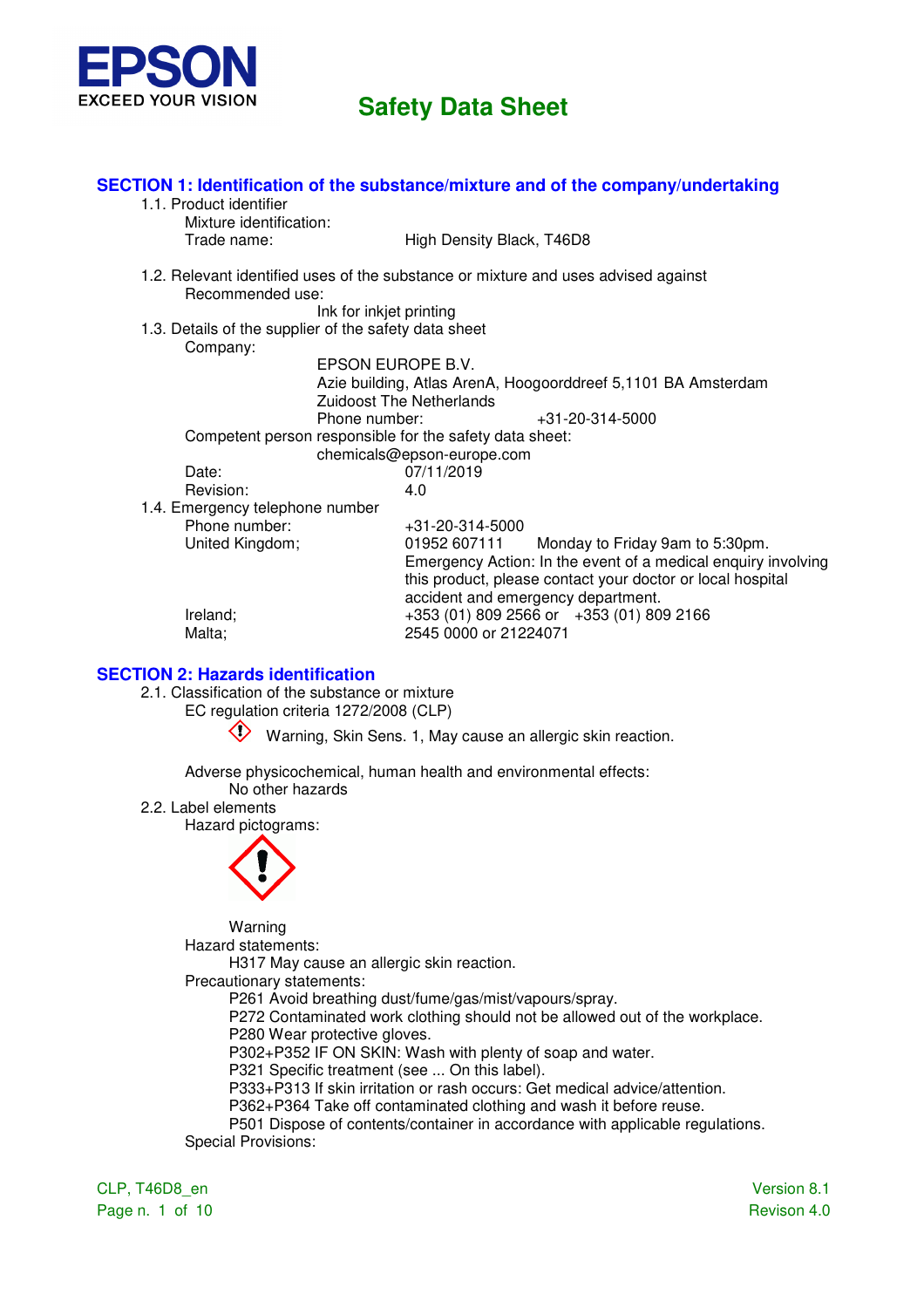

None **Contains** C.I. Disperse Blue 360 1,2-benzisothiazol-3(2H)-one; 1,2-benzisothiazolin-3-one 2-methylisothiazol-3(2H)-one Special provisions according to Annex XVII of REACH and subsequent amendments: None

2.3. Other hazards vPvB Substances: None - PBT Substances: None Other Hazards: No other hazards

#### **SECTION 3: Composition/information on ingredients**

- 3.1. Substances
- No
- 3.2. Mixtures

Hazardous components within the meaning of the CLP regulation and related classification:

| Qty            | <b>Name</b>                      | <b>Ident. Number</b> |                | <b>Classification</b>                                    |
|----------------|----------------------------------|----------------------|----------------|----------------------------------------------------------|
| $50\% \sim$    | Water                            | CAS:                 | 7732-18-5      | The product is not classified as                         |
| 65%            |                                  | EC:                  | 231-791-2      | dangerous according to<br>Regulation EC 1272/2008 (CLP). |
| $15% \sim$     | Glycerol                         | CAS:                 | $56 - 81 - 5$  | The product is not classified as                         |
| 20%            |                                  | EC:                  | 200-289-5      | dangerous according to                                   |
|                |                                  |                      |                | Regulation EC 1272/2008 (CLP).                           |
| $1\% \sim 3\%$ | C.I. Disperse Blue 360           | EC:                  | 435-600-5      | 2.7/1 Flam. Sol. 1 H228                                  |
|                |                                  |                      |                | 4.1/C4 Aquatic Chronic 4 H413                            |
|                |                                  |                      |                | 3.3/2 Eye Irrit. 2 H319                                  |
|                |                                  |                      |                | $\bigvee$ 3.4.2/1-1A-1B Skin Sens.                       |
|                |                                  |                      |                | 1,1A,1B H317                                             |
|                |                                  |                      |                | ◈<br>3.9/2 STOT RE 2 H373                                |
| $0.25% \sim$   | Triethanol amine                 | CAS:                 | $102 - 71 - 6$ | The product is not classified as                         |
| 0.5%           |                                  | EC:                  | 203-049-8      | dangerous according to                                   |
| < 0.05%        | 1,2-benzisothiazol-3(2           | Index                | 613-088-00-6   | Regulation EC 1272/2008 (CLP).                           |
|                | H)-one;                          | number:              |                | $\heartsuit$<br>3.1/4/Oral Acute Tox. 4 H302             |
|                | 1,2-benzisothiazolin-3-          | CAS:                 | 2634-33-5      | $\bigcirc$<br>3.2/2 Skin Irrit. 2 H315                   |
|                | one                              | EC:                  | 220-120-9      | ♦<br>3.3/1 Eye Dam. 1 H318                               |
|                |                                  |                      |                | 3.4.2/1-1A-1B Skin Sens.                                 |
|                |                                  |                      |                | 1,1A,1B H317                                             |
|                |                                  |                      |                | ♦<br>4.1/A1 Aquatic Acute 1 H400                         |
| < 0.05%        | 2-methylisothiazol-3(2<br>H)-one | Index<br>number:     | 613-326-00-9   | ◈<br>3.1/2/Inhal Acute Tox. 2 H330                       |
|                |                                  | CAS:                 | 2682-20-4      | 3.1/3/Dermal Acute Tox. 3                                |
|                |                                  | EC:                  | 220-239-6      | H311                                                     |
|                |                                  |                      |                | ◇<br>3.1/3/Oral Acute Tox. 3 H301                        |
|                |                                  |                      |                | ◆<br>3.2/1B Skin Corr. 1B H314                           |
|                |                                  |                      |                | ↔<br>3.3/1 Eye Dam. 1 H318                               |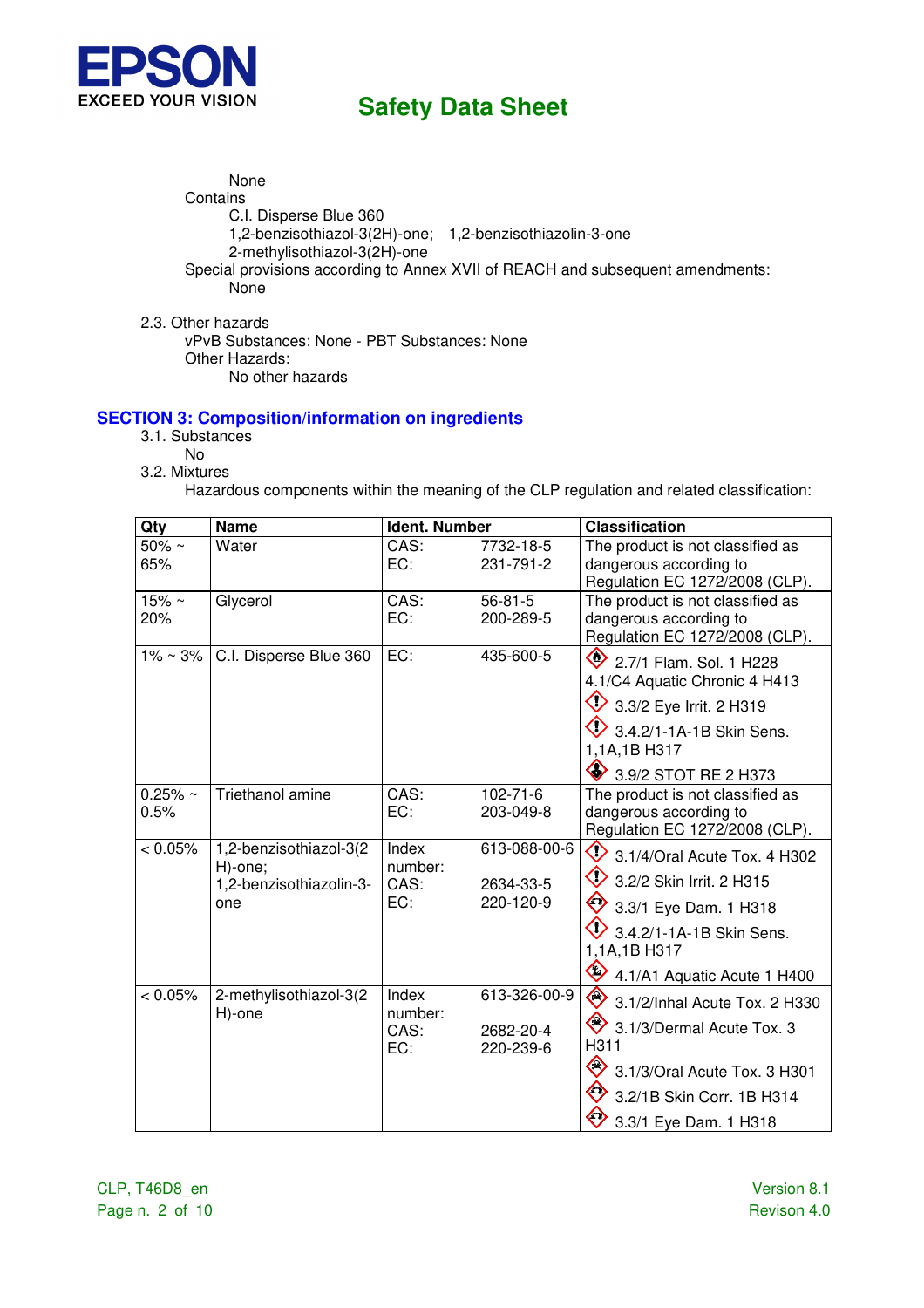

| $\leftrightarrow$ 4.1/C1 Aquatic Chronic 1<br>H410 | 3.4.2/1A Skin Sens. 1A H317            |
|----------------------------------------------------|----------------------------------------|
|                                                    | $\sqrt{4}$ 4.1/A1 Aquatic Acute 1 H400 |
|                                                    |                                        |

#### **SECTION 4: First aid measures**

- 4.1. Description of first aid measures
	- In case of skin contact:
		- Immediately take off all contaminated clothing.

Areas of the body that have - or are only even suspected of having - come into contact with the product must be rinsed immediately with plenty of running water and possibly with soap.

Wash thoroughly the body (shower or bath).

Remove contaminated clothing immediately and dispose off safely.

In case of eyes contact:

In case of contact with eyes, rinse immediately with plenty of water and seek medical advice.

In case of Ingestion:

Do not under any circumstances induce vomiting. OBTAIN A MEDICAL EXAMINATION IMMEDIATELY.

In case of Inhalation:

Remove casualty to fresh air and keep warm and at rest.

- 4.2. Most important symptoms and effects, both acute and delayed
	- None
- 4.3. Indication of any immediate medical attention and special treatment needed

In case of accident or unwellness, seek medical advice immediately (show directions for use or safety data sheet if possible). Treatment:

None

#### **SECTION 5: Firefighting measures**

- 5.1. Extinguishing media
	- Suitable extinguishing media:
		- Water.
			- Carbon dioxide (CO2).
		- Extinguishing media which must not be used for safety reasons:
			- None in particular.
- 5.2. Special hazards arising from the substance or mixture Do not inhale explosion and combustion gases. Burning produces heavy smoke.
- 5.3. Advice for firefighters
	- Use suitable breathing apparatus .

Collect contaminated fire extinguishing water separately. This must not be discharged into drains.

Move undamaged containers from immediate hazard area if it can be done safely.

#### **SECTION 6: Accidental release measures**

- 6.1. Personal precautions, protective equipment and emergency procedures Wear personal protection equipment. Remove persons to safety.
	- See protective measures under point 7 and 8.
- 6.2. Environmental precautions

CLP, T46D8\_en Version 8.1 Page n. 3 of 10 Revison 4.0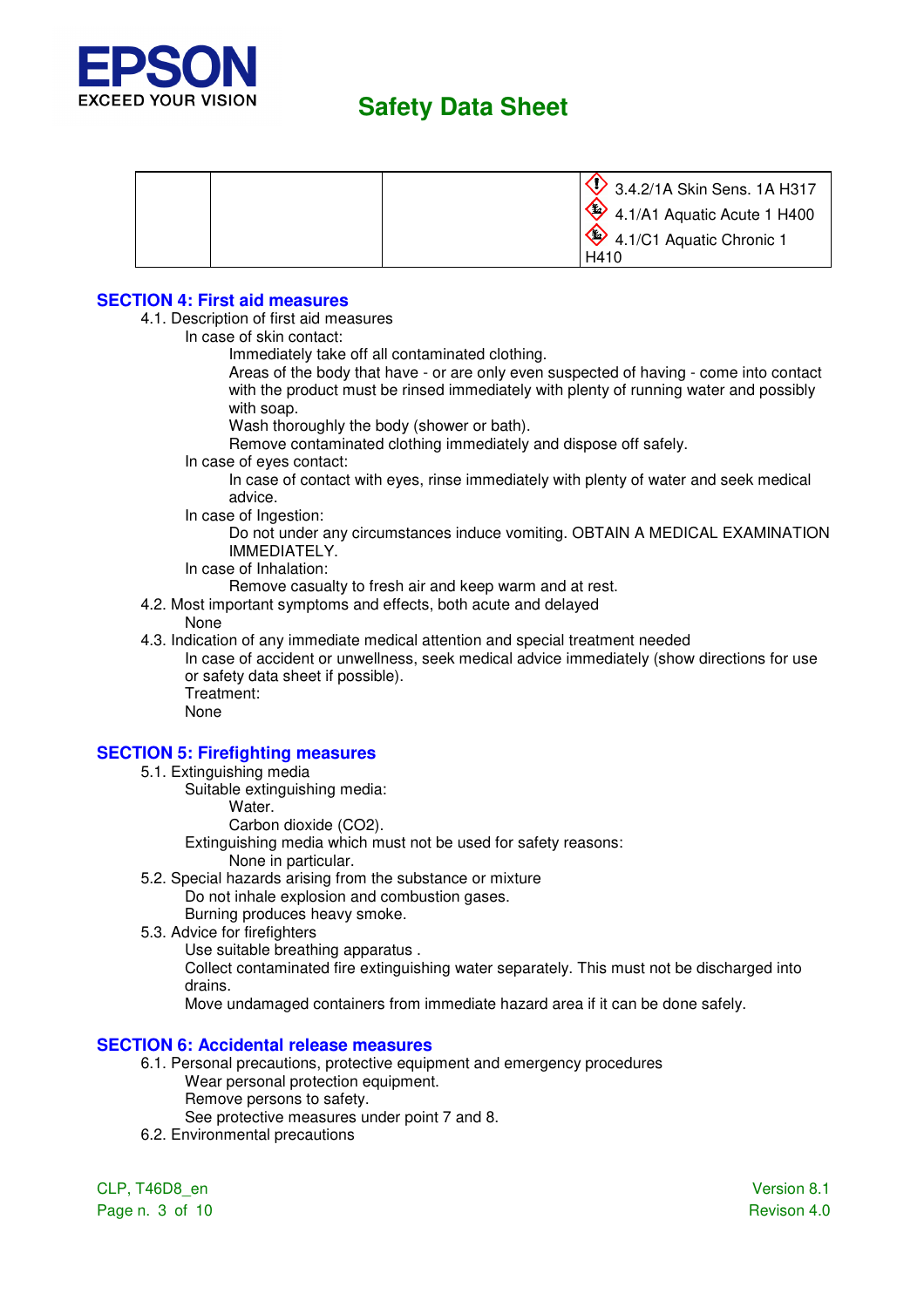

Do not allow to enter into soil/subsoil. Do not allow to enter into surface water or drains. Retain contaminated washing water and dispose it.

In case of gas escape or of entry into waterways, soil or drains, inform the responsible authorities.

Suitable material for taking up: absorbing material, organic, sand

6.3. Methods and material for containment and cleaning up Wash with plenty of water.

6.4. Reference to other sections

See also section 8 and 13

## **SECTION 7: Handling and storage**

- 7.1. Precautions for safe handling
	- Avoid contact with skin and eyes, inhalation of vapours and mists.
	- Don't use empty container before they have been cleaned.

Before making transfer operations, assure that there aren't any incompatible material residuals in the containers.

Contamined clothing should be changed before entering eating areas.

Do not eat or drink while working.

See also section 8 for recommended protective equipment.

- 7.2. Conditions for safe storage, including any incompatibilities
	- Keep away from food, drink and feed.

Incompatible materials:

None in particular.

Instructions as regards storage premises: Adequately ventilated premises.

7.3. Specific end use(s)

None in particular

### **SECTION 8: Exposure controls/personal protection**

8.1. Control parameters Glycerol - CAS: 56-81-5 - OEL Type: OSHA - TWA: 5 mg/m3 - Notes: Respirable dust - OEL Type: OSHA - TWA: 15 mg/m3 - Notes: Total dust Triethanol amine - CAS: 102-71-6 - OEL Type: ACGIH - TWA(8h): 5 mg/m3 DNEL Exposure Limit Values No data available PNEC Exposure Limit Values No data available 8.2. Exposure controls 8.2.1. Appropriate engineering controls: None 8.2.2. Individual protection measures, such as personal protective equipment Eye protection: Use close fitting safety goggles, don't use eye lens. Protection for skin: Use clothing that provides comprehensive protection to the skin, e.g. cotton,

rubber, PVC or viton.

Protection for hands:

Use protective gloves that provides comprehensive protection, e.g. P.V.C., neoprene or rubber.

Respiratory protection:

Use personal protective equipment as required.

Thermal Hazards:

CLP, T46D8\_en Version 8.1 Page n. 4 of 10 Revison 4.0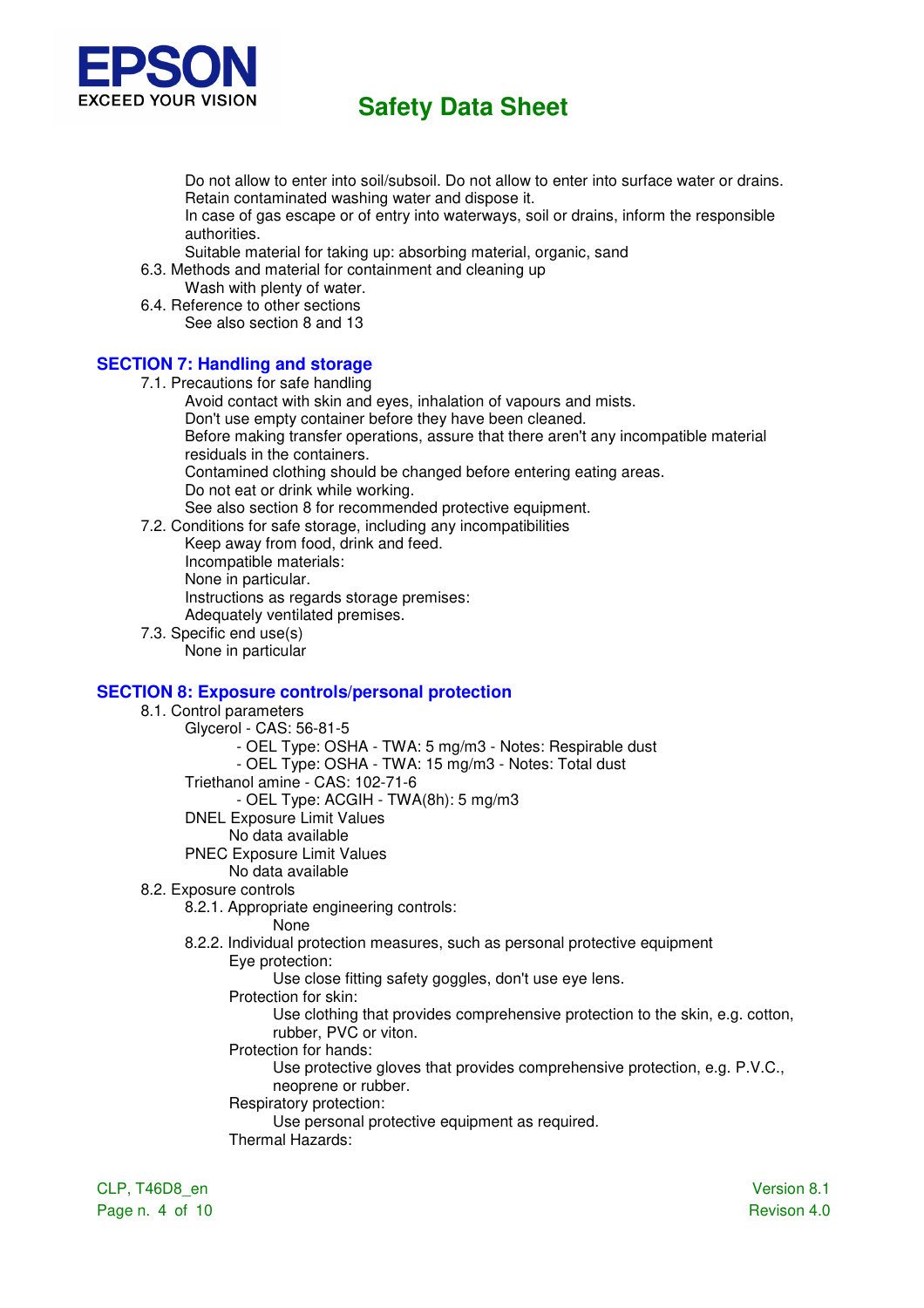

None 8.2.3. Environmental exposure controls: None

#### **SECTION 9: Physical and chemical properties**

| 9.1. Information on basic physical and chemical properties |                                       |
|------------------------------------------------------------|---------------------------------------|
| Appearance and colour:                                     | <b>Black Liquid</b>                   |
| Odour:                                                     | Slightly                              |
| Odour threshold:                                           | No data available                     |
| pH:                                                        | $7.5 \sim 8.7$<br>at 20 $\degree$ C   |
| Melting point / freezing point:                            | No data available                     |
| Initial boiling point and boiling range:                   | No data available                     |
| Solid/gas flammability:                                    | Not Relevant                          |
| Upper/lower flammability or explosive limits:              | No data available                     |
| Vapour density:                                            | No data available                     |
| Flash point:                                               | Does not flash until 100 °C / 212 ° F |
|                                                            | (closed cup method, ASTM D 3278)      |
| Evaporation rate:                                          | No data available                     |
| Vapour pressure:                                           | No data available                     |
| Relative density:                                          | No data available                     |
| Solubility in water:                                       | Complete                              |
| Solubility in oil:                                         | No data available                     |
| Partition coefficient (n-octanol/water):                   | No data available                     |
| Auto-ignition temperature:                                 | No data available                     |
| Decomposition temperature:                                 | No data available                     |
| Viscosity:                                                 | < 5 mPa∙s<br>at 20 $\degree$ C        |
| Explosive properties:                                      | No data available                     |
| Oxidizing properties:                                      | No data available                     |
| 9.2. Other information                                     |                                       |

No data available

Miscibility:<br>
Fat Solubility:<br>
Fat Solubility:<br>
No data available Fat Solubility:<br>
Conductivity:<br>
Conductivity:<br>
Conductivity:

#### **SECTION 10: Stability and reactivity**

- 10.1. Reactivity
- Stable under normal conditions
- 10.2. Chemical stability
	- Stable under normal conditions
- 10.3. Possibility of hazardous reactions None
- 10.4. Conditions to avoid Stable under normal conditions.
- 10.5. Incompatible materials None in particular.
- 10.6. Hazardous decomposition products Acrolein (CAS #107-02-8); When glycerols is heated over 300°C, it will decompose into acrolein.

### **SECTION 11: Toxicological information**

- 11.1. Information on toxicological effects
	- Toxicological information of the product:
		- f) carcinogenicity:
		- Does not contain carcinogens (Ref. 1) g) reproductive toxicity:

CLP, T46D8\_en Version 8.1 Page n. 5 of 10 Revison 4.0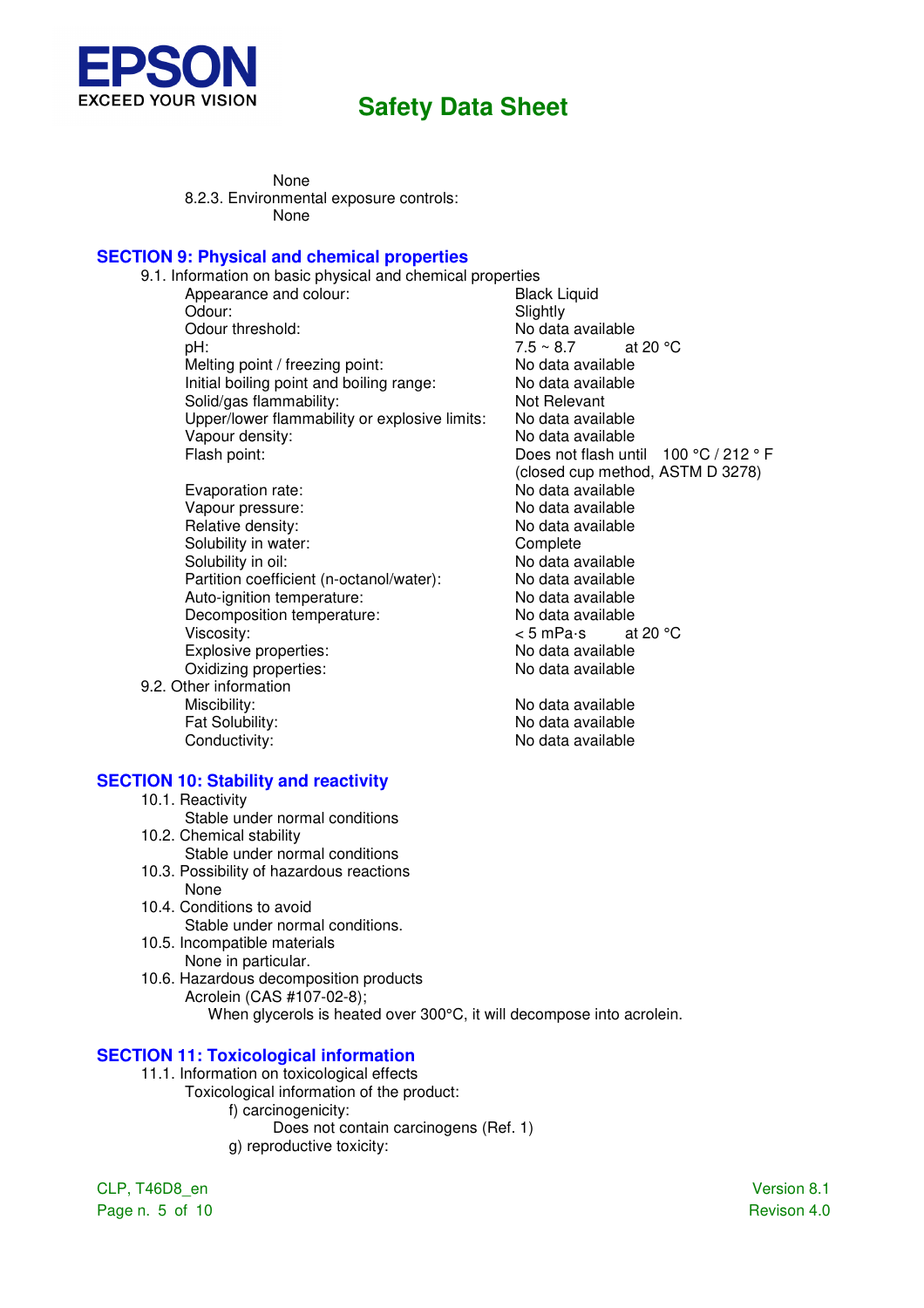

 Does not contain reproductive toxicity and developmental toxic substances (Ref. 2)

Toxicological information of the main substances found in the product:

Glycerol - CAS: 56-81-5

a) acute toxicity:

Test: LD50 - Route: Oral - Species: Guinea pig = 7750 mg/kg - Source: Journal of Industrial Hygiene and Toxicology. Vol. 23, Pg. 259, 1941

Test: LDLo - Route: Oral - Species: Human = 1428 mg/kg - Source: "Toxicology of Drugs and Chemicals," Deichmann, W.B., New York, Academic Press, Inc., 1969Vol. -, Pg. 288, 1969.

C.I. Disperse Blue 360

a) acute toxicity:

Test: LD50 - Route: Oral - Species: Rat > 2000 mg/kg

Test: LD50 - Route: Dermal - Species: Rat > 2000 mg/kg

e) germ cell mutagenicity:

Test: Mutagenesis - Species: Salmonella Typhimurium Positive Triethanol amine - CAS: 102-71-6

a) acute toxicity:

Test: LD50 - Route: Oral - Species: Guinea pig = 2200 mg/kg - Source: "Toxicometric Parameters of Industrial Toxic Chemicals Under Single Exposure," Izmerov, N.F., et al., Moscow, Centre of International Projects, GKNT, 1982Vol. -, Pg. 114, 1982. Test: LD50 - Route: Oral - Species: Mouse = 5846 mg/kg - Source: Science

Reports of the Research Institutes, Tohoku University, Series C: Medicine. Vol. 36(1-4), Pg. 10, 1989.

If not differently specified, the information required in Regulation (EU) 2015/830 listed below must be considered as 'No data available':

a) acute toxicity;

- b) skin corrosion/irritation;
- c) serious eye damage/irritation;
- d) respiratory or skin sensitisation;
- e) germ cell mutagenicity;
- f) carcinogenicity;
- g) reproductive toxicity;
- h) STOT-single exposure;
- i) STOT-repeated exposure;
- j) aspiration hazard.

### **SECTION 12: Ecological information**

12.1. Toxicity

Adopt good working practices, so that the product is not released into the environment. Toxicological information of the product:

No data available

Toxicological information of the main substances found in the product:

- No data available
- 12.2. Persistence and degradability
	- No data available
- 12.3. Bioaccumulative potential
- No data available
- 12.4. Mobility in soil
	- No data available
- 12.5. Results of PBT and vPvB assessment vPvB Substances: None - PBT Substances: None

CLP, T46D8\_en Version 8.1 Page n. 6 of 10 Revison 4.0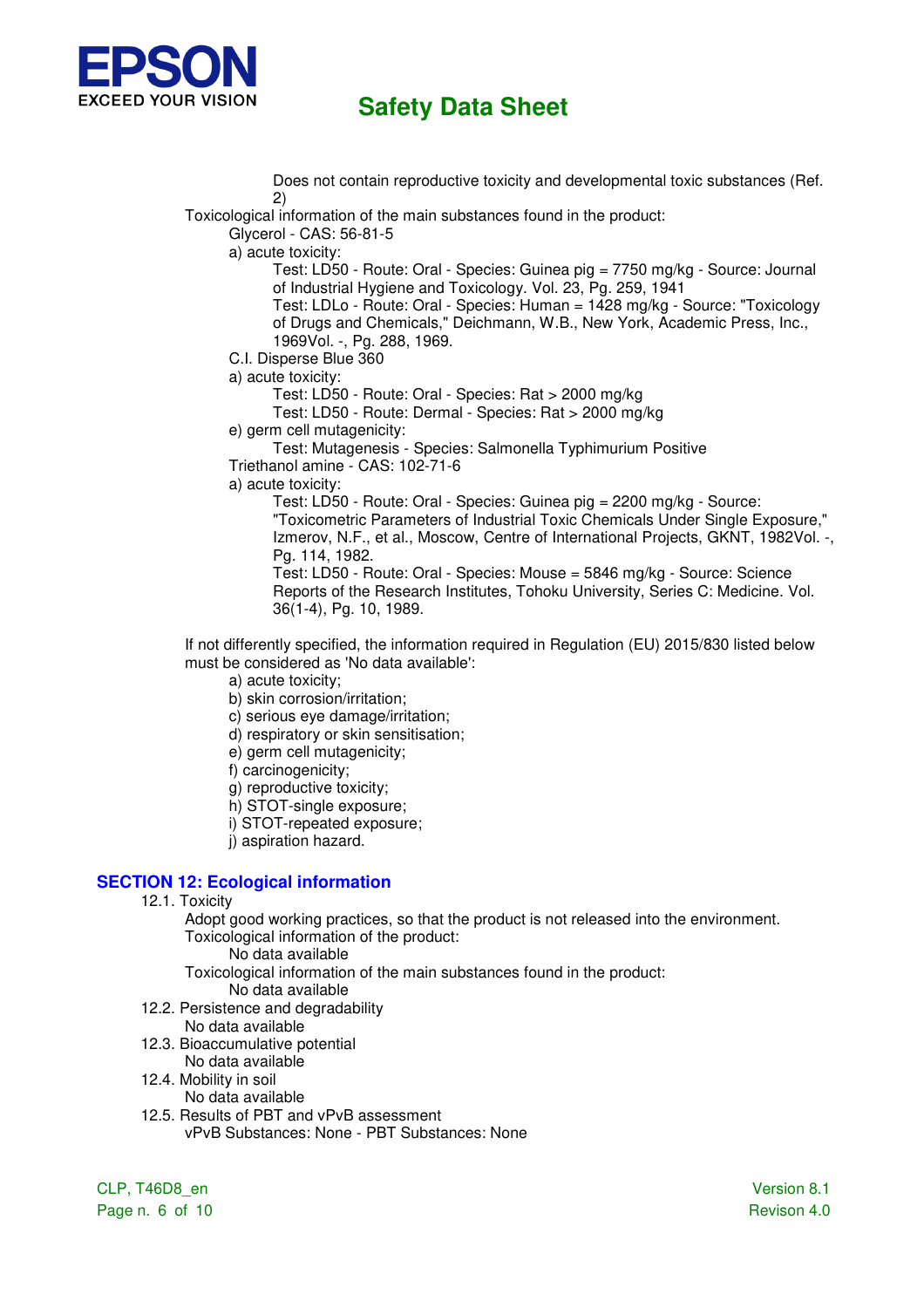

12.6. Other adverse effects None

#### **SECTION 13: Disposal considerations**

- 13.1. Waste treatment methods
	- Recover if possible. In so doing, comply with the local and national regulations currently in force.

### **SECTION 14: Transport information**

- 14.1. UN number
	- Not classified as dangerous in the meaning of transport regulations.
- 14.2. UN proper shipping name No data available
- 14.3. Transport hazard class(es) No data available
- 14.4. Packing group
	- No data available
- 14.5. Environmental hazards No data available
- 14.6. Special precautions for user No data available
- 14.7. Transport in bulk according to Annex II of Marpol and the IBC Code No data available

#### **SECTION 15: Regulatory information**

15.1. Safety, health and environmental regulations/legislation specific for the substance or mixture Dir. 98/24/EC (Risks related to chemical agents at work) Dir. 2000/39/EC (Occupational exposure limit values) Regulation (EC) n. 1907/2006 (REACH) Regulation (EC) n. 1272/2008 (CLP) Regulation (EC) n. 790/2009 (ATP 1 CLP) and (EU) n. 758/2013 Regulation (EU) 2015/830 Regulation (EU) n. 286/2011 (ATP 2 CLP) Regulation (EU) n. 618/2012 (ATP 3 CLP) Regulation (EU) n. 487/2013 (ATP 4 CLP) Regulation (EU) n. 944/2013 (ATP 5 CLP) Regulation (EU) n. 605/2014 (ATP 6 CLP) Regulation (EU) n. 2015/1221 (ATP 7 CLP) Regulation (EU) n. 2016/918 (ATP 8 CLP) Regulation (EU) n. 2016/1179 (ATP 9 CLP) Restrictions related to the product or the substances contained according to Annex XVII Regulation (EC) 1907/2006 (REACH) and subsequent modifications: Restrictions related to the product: Restriction 3 Restriction 40 Restrictions related to the substances contained: No restriction. Where applicable, refer to the following regulatory provisions : Directive 2012/18/EU (Seveso III) Regulation (EC) nr 648/2004 (detergents). Dir. 2004/42/EC (VOC directive) Provisions related to directive EU 2012/18 (Seveso III): Seveso III category according to Annex 1, part 1 None

Page n. 7 of 10 Revison 4.0

CLP, T46D8\_en Version 8.1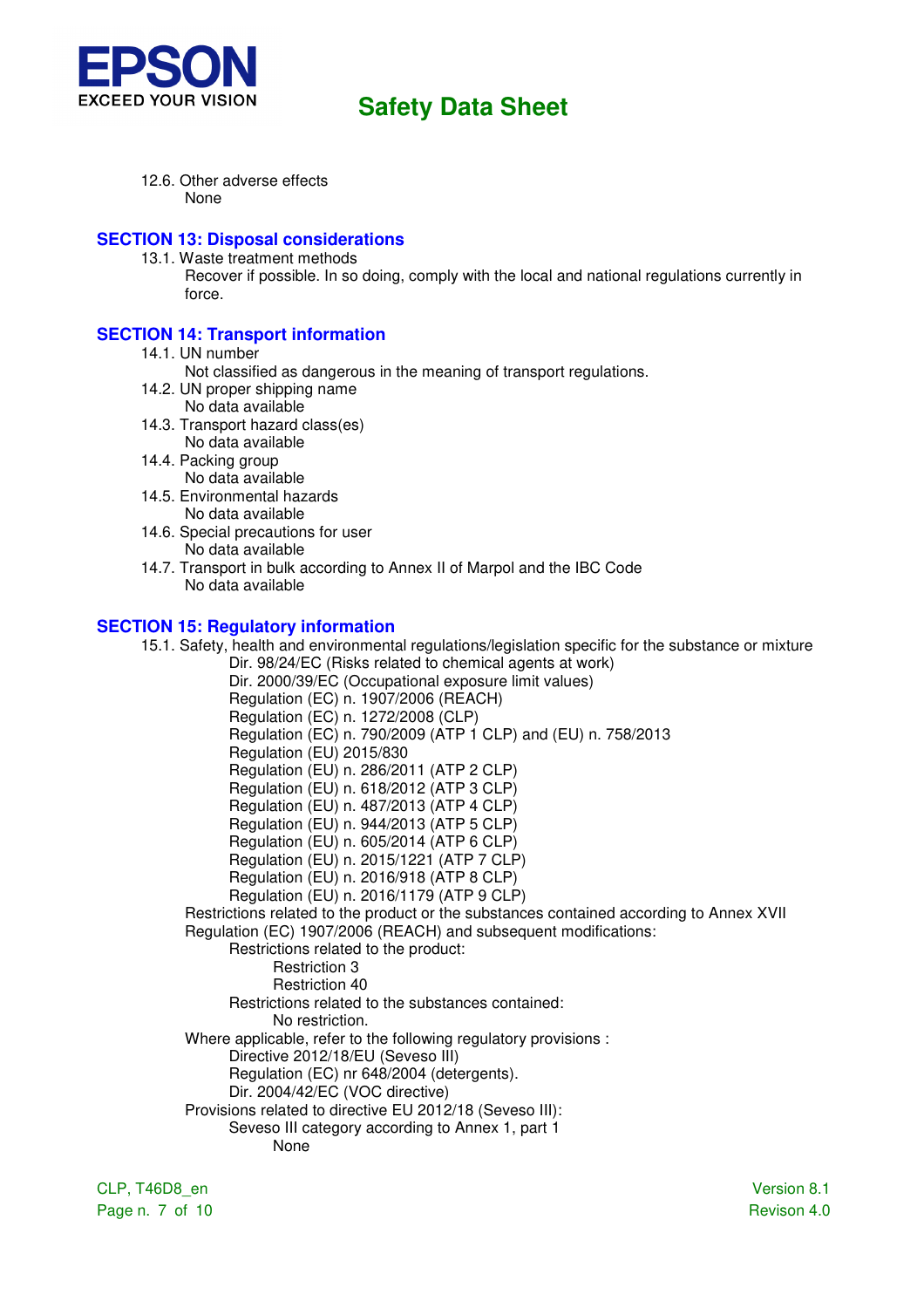

15.2. Chemical safety assessment

No Chemical Safety Assessment has been carried out for the mixture.

#### **SECTION 16: Other information**

Full text of phrases referred to in Section 3:

H228 Flammable solid.

H413 May cause long lasting harmful effects to aquatic life.

H319 Causes serious eye irritation.

H317 May cause an allergic skin reaction.

H373 May cause damage to organs through prolonged or repeated exposure if swallowed.

H302 Harmful if swallowed.

H315 Causes skin irritation.

H318 Causes serious eye damage.

H400 Very toxic to aquatic life.

H330 Fatal if inhaled.

H311 Toxic in contact with skin.

H301 Toxic if swallowed.

H314 Causes severe skin burns and eye damage.

H410 Very toxic to aquatic life with long lasting effects.

| <b>Hazard class and</b><br>hazard category | Code                | <b>Description</b>                             |
|--------------------------------------------|---------------------|------------------------------------------------|
| Flam. Sol. 1                               | 2.7/1               | Flammable solid, Category 1                    |
| Acute Tox. 2                               | $3.1/2/$ Inhal      | Acute toxicity (inhalation), Category 2        |
| Acute Tox. 3                               | 3.1/3/Dermal        | Acute toxicity (dermal), Category 3            |
| Acute Tox. 3                               | 3.1/3/Oral          | Acute toxicity (oral), Category 3              |
| Acute Tox. 4                               | 3.1/4/Oral          | Acute toxicity (oral), Category 4              |
| Skin Corr. 1B                              | 3.2/1B              | Skin corrosion, Category 1B                    |
| Skin Irrit. 2                              | 3.2/2               | Skin irritation, Category 2                    |
| Eye Dam. 1                                 | 3.3/1               | Serious eye damage, Category 1                 |
| Eye Irrit. 2                               | 3.3/2               | Eye irritation, Category 2                     |
| Skin Sens. 1                               | 3.4.2/1             | Skin Sensitisation, Category 1                 |
| Skin Sens. 1,1A,1B                         | $3.4.2/1 - 1A - 1B$ | Skin Sensitisation, Category 1,1A,1B           |
| Skin Sens. 1A                              | 3.4.2/1A            | Skin Sensitisation, Category 1A                |
| STOT RE <sub>2</sub>                       | 3.9/2               | Specific target organ toxicity - repeated      |
|                                            |                     | exposure, Category 2                           |
| Aquatic Acute 1                            | 4.1/A1              | Acute aquatic hazard, category 1               |
| Aquatic Chronic 1                          | 4.1/C1              | Chronic (long term) aquatic hazard, category 1 |
| Aquatic Chronic 4                          | 4.1/C4              | Chronic (long term) aquatic hazard, category 4 |

Paragraphs modified from the previous revision:

SECTION 1: Identification of the substance/mixture and of the company/undertaking SECTION 2: Hazards identification

SECTION 3: Composition/information on ingredients

SECTION 12: Ecological information

SECTION 16: Other information

Classification and procedure used to derive the classification for mixtures according to Regulation (EC) 1272/2008 [CLP]:

| <b>Classification according to Regulation (EC) Nr.</b> | <b>Classification procedure</b> |  |
|--------------------------------------------------------|---------------------------------|--|
| 1272/2008                                              |                                 |  |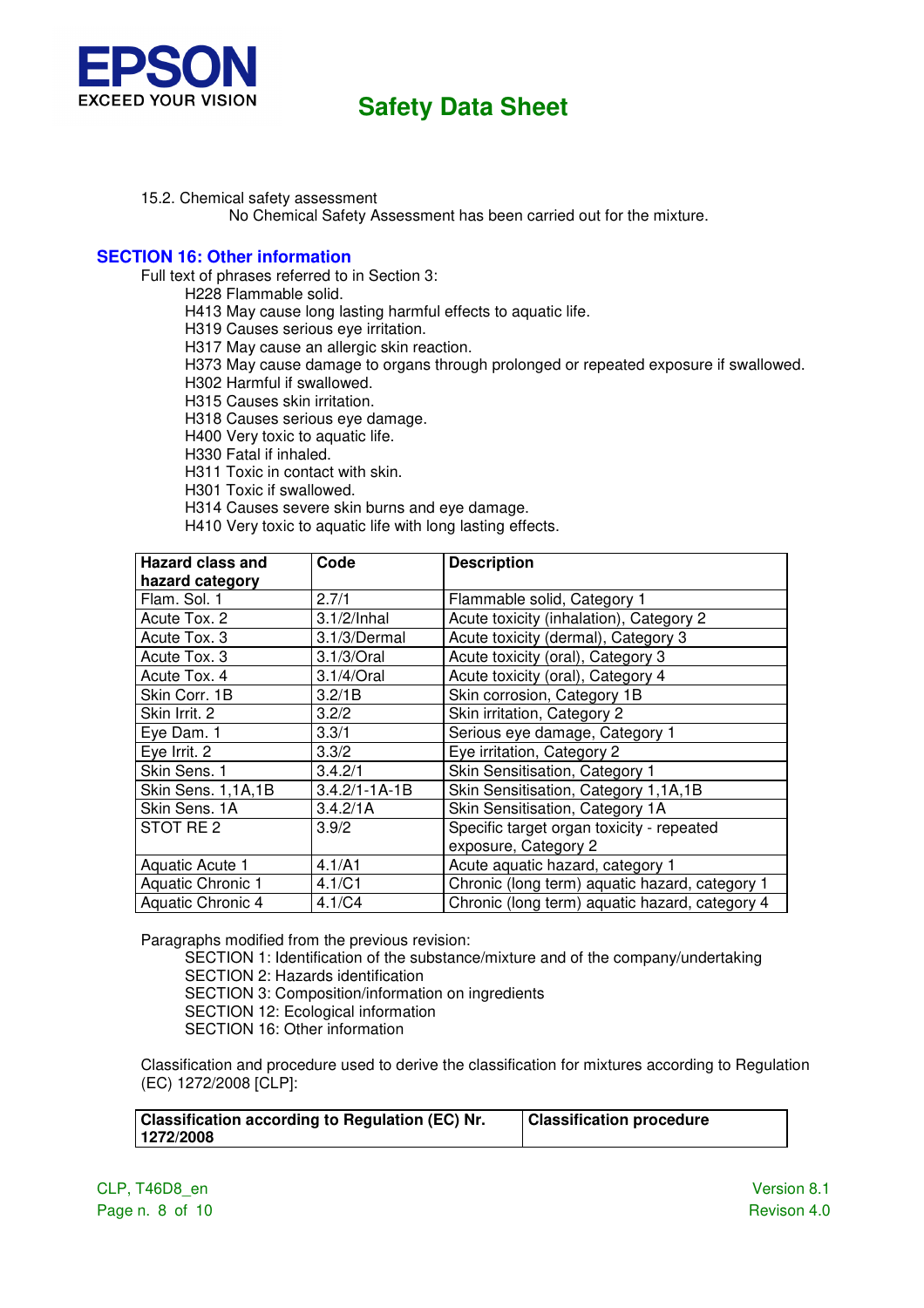

| Skin Sens. 1, H317 | Calculation method |
|--------------------|--------------------|
|                    |                    |

This document was prepared by a competent person who has received appropriate training. Main bibliographic sources:

ECDIN - Environmental Chemicals Data and Information Network - Joint Research Centre, Commission of the European Communities

SAX's DANGEROUS PROPERTIES OF INDUSTRIAL MATERIALS - Eight Edition - Van Nostrand Reinold

- Ref. 1 · IARC Monographs on the Evaluation Carcinogenic Risks to Humans (IARC: International Agency for Research on Cancer) ·Journal of Occupational Health (JOH) (Japan Society of Occupational Health (JSOH)) ·TLVs and BEIs (ACGIH: American Conference of Governmental Industrial Hygienists) ·IRIS Carcinogenic Assessment (IRIS: Integrated Risk Information System of US EPA) ·National Toxicology Program (NTP) Report on Carcinogens (USA) ·Annex VI of REGULATION (EC) No 1272/2008 OF THE EUROPEAN PARLIAMENT AND OF THE COUNCIL of 16 December 2008 on classification, labelling and packaging of substances and mixtures, amending and repealing Directives 67/548/EEC and 1999/45/EC, and amending Regulation (EC) No 1907/2006 ·MAK und BAT Werte Liste (DFG: German Research Foundation) ·TRGS 905, Verzeichnis krebserzeugender, keimzell mutagener oder reproduktionstoxischer Stoffe (AGS: Committee on Hazardous Substances, Germany) Ref. 2 ·Annex VI of REGULATION (EC) No 1272/2008 OF THE EUROPEAN PARLIAMENT
- AND OF THE COUNCIL of 16 December 2008 on classification, labelling and packaging of substances and mixtures, amending and repealing Directives 67/548/EEC and 1999/45/EC, and amending Regulation (EC) No 1907/2006 ·TRGS 905, Verzeichnis krebserzeugender, keimzell mutagener oder reproduktionstoxischer Stoffe (AGS: Committee on Hazardous Substances, Germany)

The information contained herein is based on our state of knowledge at the above-specified date. It refers solely to the product indicated and constitutes no guarantee of particular quality. It is the duty of the user to ensure that this information is appropriate and complete with respect to the specific use intended.

This Safety Data Sheet cancels and replaces any preceding release.

| ADR:         | European Agreement concerning the International Carriage of<br>Dangerous Goods by Road. |
|--------------|-----------------------------------------------------------------------------------------|
| CAS:         | Chemical Abstracts Service (division of the American Chemical<br>Society).              |
| CLP:         | Classification, Labeling, Packaging.                                                    |
| DNEL:        | Derived No Effect Level.                                                                |
| EINECS:      | European Inventory of Existing Commercial Chemical Substances.                          |
| GefStoffVO:  | Ordinance on Hazardous Substances, Germany.                                             |
| GHS:         | Globally Harmonized System of Classification and Labeling of<br>Chemicals.              |
| IATA:        | International Air Transport Association.                                                |
| IATA-DGR:    | Dangerous Goods Regulation by the "International Air Transport"<br>Association" (IATA). |
| ICAO:        | International Civil Aviation Organization.                                              |
| ICAO-TI:     | Technical Instructions by the "International Civil Aviation Organization"<br>$(ICAO)$ . |
| IMDG:        | International Maritime Code for Dangerous Goods.                                        |
| <b>INCI:</b> | International Nomenclature of Cosmetic Ingredients.                                     |
| KSt:         | Explosion coefficient.                                                                  |
| LC50:        | Lethal concentration, for 50 percent of test population.                                |
| LD50:        | Lethal dose, for 50 percent of test population.                                         |